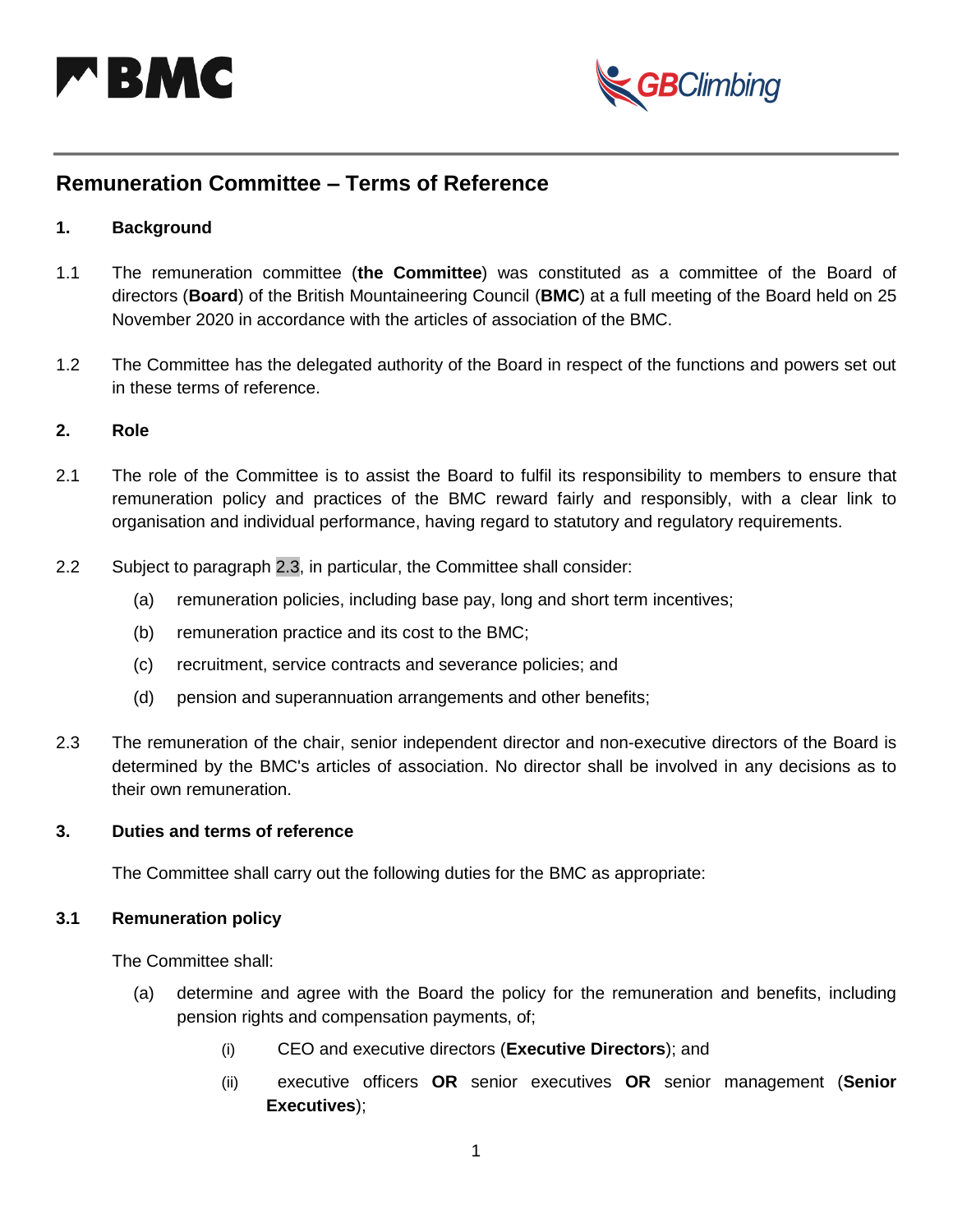- (b) in determining the remuneration policy, and particularly when determining annual salary increases for Executive Directors and Senior Executives, consider:
	- (i) all relevant legal and regulatory requirements;
	- (ii) the need to promote the long-term success and financial sustainability of the BMC, and ensuring that Executive Directors and Senior Executives are rewarded in a fair and responsible manner;
	- (iii) the strategic plan of the BMC and how the remuneration policy reflects and supports the strategic plan;
	- (iv) the BMC's risk appetite and risk management strategy ensuring that the remuneration policy is aligned to the BMC's risk policies and systems and longterm strategic goals;
	- (v) market forces, remuneration trends and pay and employment conditions both within and outside the BMC;
- (c) review at least annually the on-going appropriateness and relevance of the remuneration policy and consult with significant stakeholders as appropriate;
- (d) within the terms of the agreed remuneration policy, determine the total remuneration package for each Executive Director including (to the extent applicable):
	- (i) base salary;
	- (ii) pension arrangements, including the level of contributions by the BMC; and
	- (iii) other benefits in cash or in kind;
- (e) within the terms of the agreed remuneration policy, review and approve the total remuneration package for Senior Executives based on a recommendation from the CEO (or equivalent Executive Director) including (to the extent applicable):
	- (i) base salary;
	- (ii) pension arrangements, including the level of contributions by the BMC; and
	- (iii) other benefits in cash or in kind;
- (f) exercise any discretion or judgment on remuneration issues in accordance with the remuneration policy; and
- (g) engage in appropriate discussions as necessary with key stakeholders on policy or any other aspects of remuneration.

## **3.2 Pensions**

The Committee shall review the pension arrangements for the Executive Directors Senior Executives and in particular the pension consequences and associated costs to the BMC of basic salary increases and any other changes in pension remuneration, taking into account the general pension arrangements as outlined in the Staff Handbook.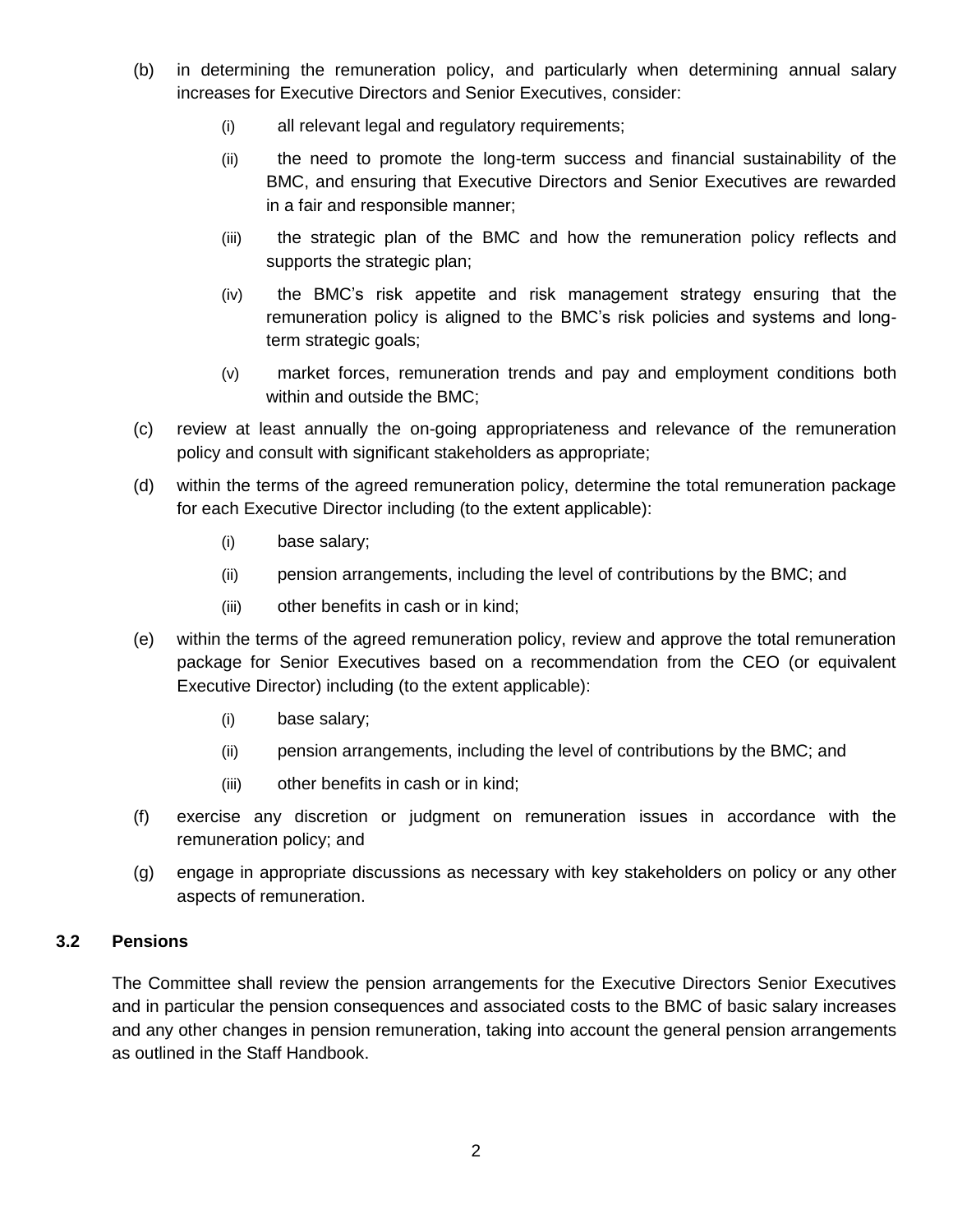## **3.3 Service contracts and severance**

The Committee shall:

- (a) approve the terms of the service contracts for Executive Directors and Senior Executives and any material amendments to those contracts;
- (b) determine the policy for, and scope of termination payments, if any, for Executive Director and Senior Executive; and
- (c) ensure that contractual terms on termination, and any payments made, are in accordance with legal and regulatory requirements, that failure is not rewarded and that the duty to mitigate loss is fully recognised.

## **3.4 Reporting**

The Committee shall produce minutes of each meeting and report these to the Board for formal ratification of any policies and renumeration agreements.

## **3.5 Other matters**

The Committee shall:

- (a) monitor and review the level and structure of remuneration of senior management in the context of the remuneration policy of the BMC as a whole, pay and conditions elsewhere in the BMC, and the overall cost to members;
- (b) keep abreast of external remuneration trends and market conditions;
- (c) consider such other matters as are referred to the Committee by the Board; and
- (d) work and liaise as necessary with all other Board committees.

## **4. Membership**

- 4.1 The Committee shall comprise
	- (a) Chair of the Board
	- (b) two other members of the Board as appointed by the Board.
- 4.2 The Board shall appoint members of the Committee. It is recognised that the number of members may fall below three for temporary periods due to departures pending new appointments. The Board may appoint other Directors on a temporary basis to fill vacancies.
- 4.3 The Chair of the Board shall be a member of, but not chair, the Committee.
- 4.4 A person shall cease to be a member of the Committee at the end of his/her period of appointment (subject to reappointment); on ceasing to be a Director; through a resolution of the Board terminating his/her appointment, or; on written notice of resignation from the appointment to the Chair of the Committee.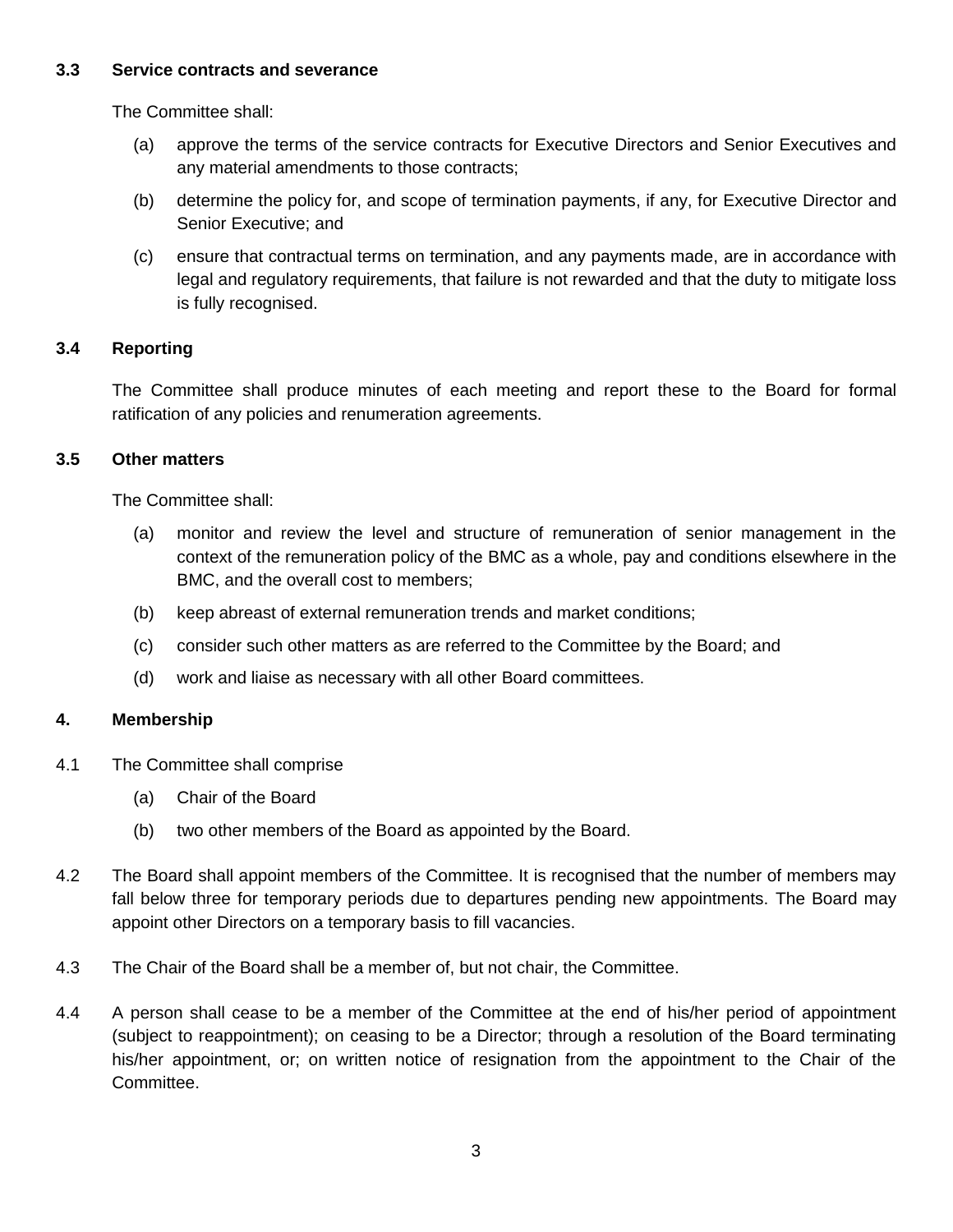4.5 The Board shall appoint the Chairperson of the Committee (**Chairperson**) from among the nonexecutive directors and shall determine the period for which the Chairperson will hold office. In the absence of the Chairperson and/or an appointed deputy, the remaining members present at a meeting shall elect one of their number present to chair the meeting.

## **5. Secretary**

- 5.1 The Committee shall at each meeting appoint a secretary to the meeting.
- 5.2 The Company Secretary, or his or her nominee, may act as the secretary of the Committee and provide all necessary support to the Committee, including the recording of Committee minutes and ensuring that the Committee receives information and papers in a timely manner to enable full and proper consideration of the relevant issues.
- 5.3 The secretary or the Company Secretary will ensure the Committee receives information and papers in a timely manner to enable full and proper consideration of the issues and will maintain minutes of meetings of the Committee.

## **6. Attendance at meetings**

- 6.1 The Committee shall meet at least annually and otherwise as required.
- 6.2 Only members of the Committee have the right to attend Committee meetings. However, other individuals such as the CEO, the head of human resources and external advisers may be invited to attend for all or part of any meeting, as and when appropriate and necessary and with the agreement of the Chairperson. The Chairperson shall have the discretion to decide who, other than Committee members, shall attend and address Committee meetings.
- 6.3 No person (including directors, the Chairperson or Senior Executives) of the BMC shall participate at a meeting of the Committee (or during a relevant part) at which any part of their remuneration is being directly discussed or participate in any recommendation or decision specifically concerning their remuneration.
- 6.4 All or any of the members of the Committee may participate in meetings via conference call facilities. A person participating remotely shall be deemed to be present in person at the meeting and shall be entitled to vote and be counted in a quorum accordingly.
- 6.5 The secretary of the Committee shall ascertain, at the beginning of each meeting, the existence of any conflicts of interest and minute them accordingly.

## **7. Notice of meetings**

- 7.1 Meetings of the Committee shall be called by the secretary of the Committee at the request of the Chairperson.
- 7.2 Unless otherwise agreed, notice of each meeting confirming the venue, time and date, together with an agenda of items to be discussed, shall be forwarded to each member of the Committee, and any other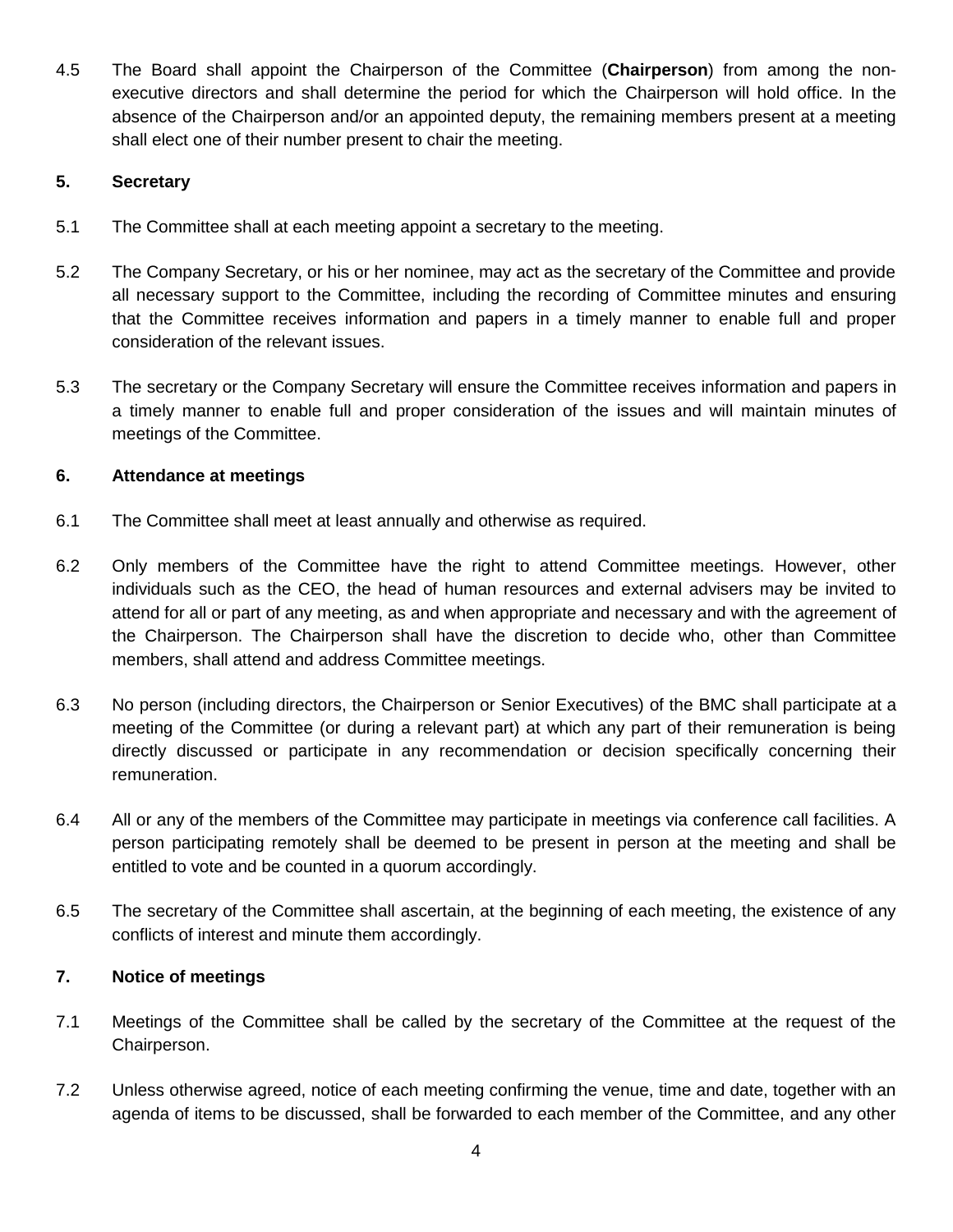person required to attend, no later than five working days before the date of the meeting. Supporting papers shall be sent to Committee members and to other attendees as appropriate, at the same time, but Committee papers may be forwarded at shorter notice with the approval of the Chairperson.

## **8. Quorum**

- 8.1 The quorum necessary for the transaction of business at a Committee meeting shall be two members, present in person or by audio or video conference. If there is difficulty in achieving a quorum, independent non-executive directors, who are not members of the Committee, may be co-opted as members for individual meetings.
- 8.2 A duly convened Committee meeting at which a quorum is present shall be competent to exercise all or any of the authorities, powers and discretions vested in or exercisable by the Committee.

## **9. Voting arrangements**

- 9.1 Subject to paragraph [9.2,](#page-4-0) each Committee member shall have one vote which may be cast on matters considered at the meeting. Votes can only be cast by members attending a Committee meeting whether in person or by audio or video conference.
- <span id="page-4-0"></span>9.2 If a matter that is considered by the Committee is one where a Committee member, either directly or indirectly has a personal interest, that member shall not be permitted to vote at the meeting.
- 9.3 Except where he or she has a personal interest, the Chairperson shall have a casting vote.
- 9.4 The Chairperson may ask any attendees of a Committee meeting to leave the meeting to allow discussions of matters relating to them.
- 9.5 Decisions requiring to be made between meetings may be by email exchange provided a simple majority of the Committee supports the decision proposed.

## **10. Minutes of meetings**

- 10.1 The Secretary shall minute the proceedings and resolutions of all Committee meetings, including the names of those present and in attendance.
- 10.2 The minutes will be agreed by the Chairperson and Secretary prior to circulation to all Committee members. Once approved, minutes (either full or redacted due to confidentiality) shall be circulated to all other Board members.
- 10.3 A resolution in writing and signed by all Committee members will be as effective as a resolution passed at a Committee meeting. Any written resolution shall be tabled and noted at the next meeting of the Committee.

## **11. Reporting responsibilities**

The Committee shall: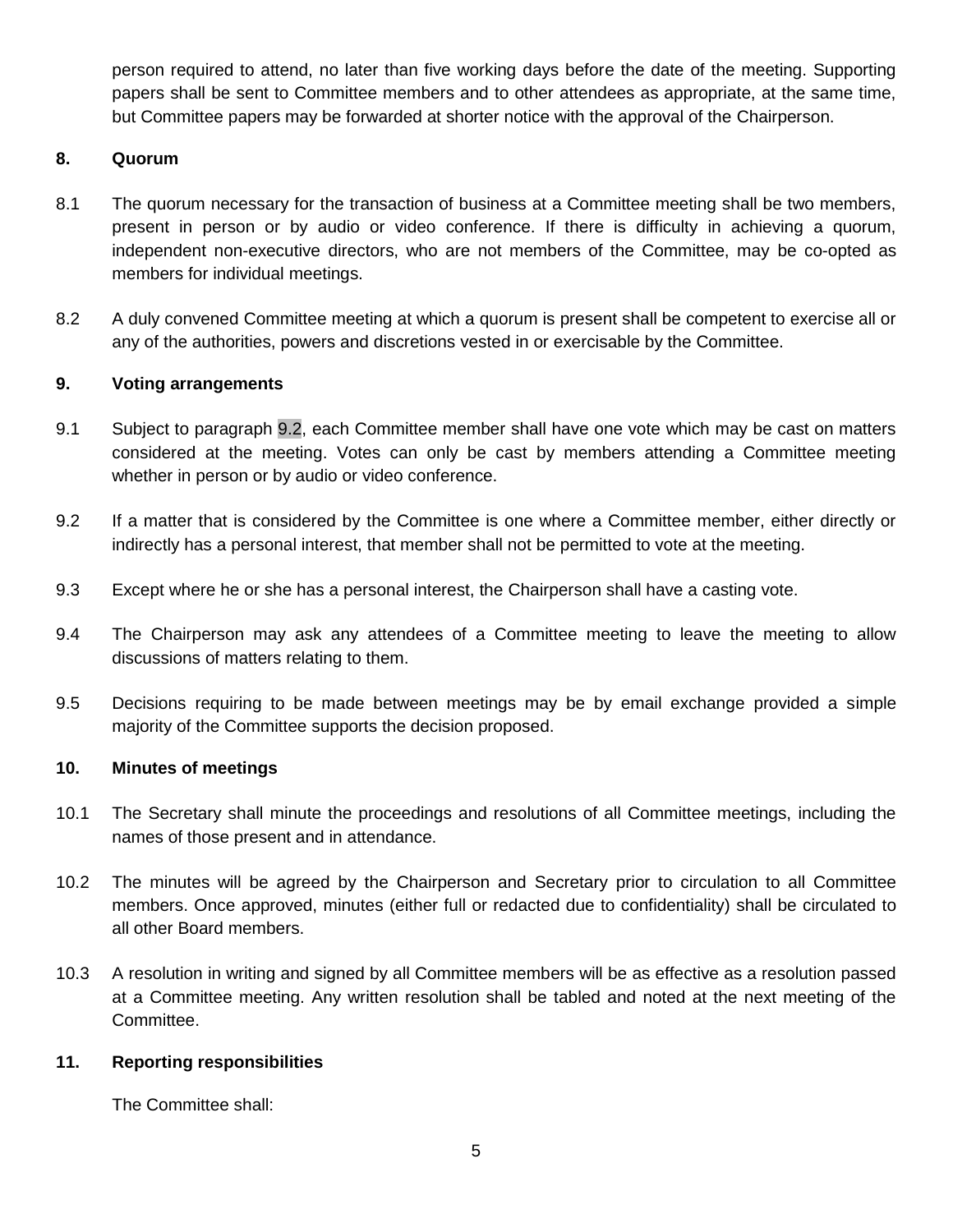- 11.1 Report to the Board on its proceedings after each meeting on all matters within its duties and responsibilities and the minutes of all meetings (redacted if required) shall be included in the Board papers for a subsequent Board meeting.
- 11.2 The Committee shall make recommendations to the Board in accordance with its duties and responsibilities, in relation to pay policy and remuneration agreements.
- 11.3 The Chairperson shall be prepared to report to each Board meeting and the BMC's AGM on the proceedings of the Committee.
- 11.4 The Committee shall report on its work in the annual Governance Statement presented at the BMC's AGM.
- 11.5 Make available to members these terms of reference by placing them on the BMC's website.

## **12. General matters**

The Committee shall:

- 12.1 Have access to sufficient resources to carry out its duties, including access to the Company Secretary for assistance as required.
- 12.2 Work and liaise as necessary with all other Board committees.
- 12.3 Arrange for periodic reviews of its own performance and, at least annually, review its constitution and terms of reference to ensure it is operating at maximum effectiveness and recommend any changes it considers necessary to the Board for approval.
- 12.4 The Committee is authorised by the Board to obtain, in connection with its duties, and at the Company's expense, any outside legal or professional advice it considers necessary.
- 12.5 In performing its functions, the Committee will at all times promote the objectives and best interests of the BMC.

## **13. Authority**

The Board authorises the Committee to:

- 13.1 Carry out all duties set out in these terms of reference, to have unrestricted access to the BMC's documents and information and to obtain, at the BMC's expense, appropriate independent legal or professional advice on any matter within its terms of reference as it considers necessary.
- 13.2 Seek any information it requires from any employee of the BMC to perform its duties.
- 13.3 Secure the attendance of external advisers at its meetings if it considers this necessary, at the BMC's expense.